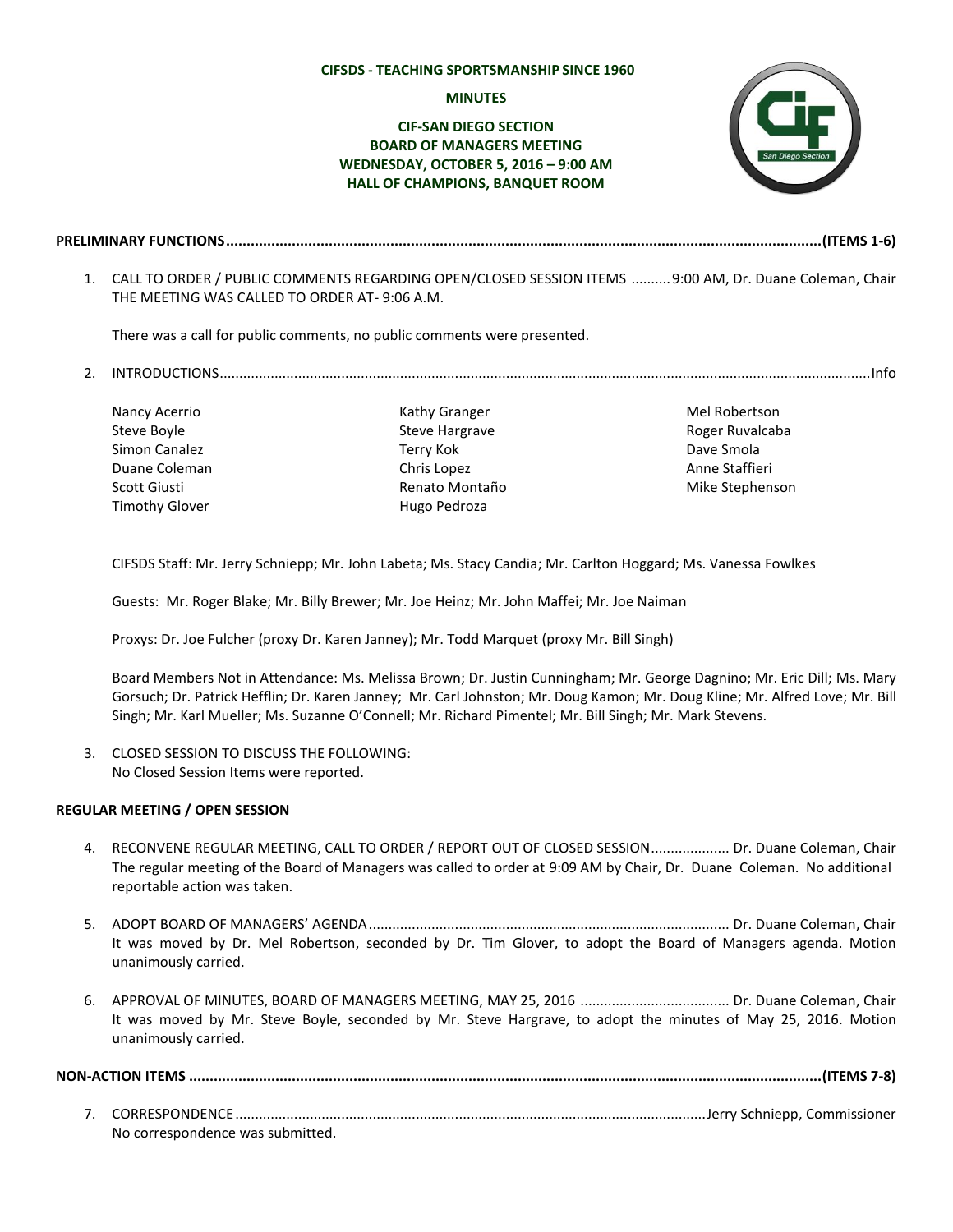|--|--|--|--|--|

- Mr. Schniepp welcomed the board back to the first Board of Managers meeting of the school year (2016-2017). He thanked the board for their continued support and involvement in high school athletics.
- Mr. Schniepp updated the board with the discussions taking place at the CIF State Commissioner's meetings regarding the current bylaws and how they relate to athletically motivated transfers. Mr. Schniepp shared examples of inconsistent communication regarding transfers (transferring in/out of schools, family moves, non-parent communication, supporting documentation of emails/texts, recruitment, etc.). The state is currently reviewing the language in the athletic motivated transfer bylaws and will bring forward a proposal of the revised bylaws/ language.
- Mr. Schniepp shared with the board the information and handouts of the CIF State Emergency Action Plan Information. The handout information included the CIF Game and Crowd Management Guidelines, Event Emergency Guidelines and the Athletic department Emergency Action Plan: Response Teams template. The CIF State sent the school safety information to school administrators (principals) at the beginning of the 2015- 2016 school year. Mr. Schniepp shared his concern regarding the safety of the section and its member schools game venues. The CIF-San Diego Section will now require schools that host a CIF playoff event to have an emergency action plan in place for the safety of the section's student athletes and their communities. A school site will not be allowed to host a CIF playoff event if an emergency action plan is not in place.

Mr. Roger Blake, CIF Executive Director, attended the National Safety School Conference this past year and shared with the board his concern for the safety of schools and their game venues. Mr. Blake believes the information shared at the National Safety School Conference is extremely invaluable (school preparedness, FBI, and homeland security information) to school districts and their facilities personnel. Mr. Blake recommended that each school or district attend the National Safety School Conference in the future.

Ms. Stacy Candia will email the board with a link to the CIF State Emergency Action Plan information for their convenience and additional review.

 Mr. Schniepp informed the board of the Paralympic Athletes program that allowed for two of the section's physically challenged athletes from Escondido Adventist and Southwest, El Centro High Schools to compete at the CIFSDS Track and Field Championships. In addition, both athletes were able to compete at the CIF State level. Mr. Schniepp believes the recognition and acknowledgment of these student athletes competing in a CIF championship event are long overdue. He encouraged the board members to inform their district schools of the Paralympic Athletes program and have them contact the CIFSDS office. Ms. Vanessa Fowlkes of the CIFSDS assists the section office with having the section's physically challenged athletes become more involved in our championship events when permissible. Mr. Schniepp looks forward to having the program grow in the San Diego Section.

**CONSENT AGENDA ......................................................................................................**Dr. Duane Coleman, Chair **(NONE SUBMITTED)** *No consent items submitted.*

**ROLL CALL VOTE FOR CONSENT AGENDA .........................**Dr. Duane Coleman, Chair **(NONE SUBMITTED / NO ROLL CALL REQUIRED)** 

Nancy Acerrio Steve Boyle **Billy Brewer** Melissa Brown Duane Coleman Justin Cunningham George Dagnino Eric Dill Scott Giusti Timothy Glover Mary Gorsuch

**Kathy Granger** Steve Hargrave Patrick Hefflin Karen Janney Carl Johnston Doug Kamon Doug Kline Terry Kok Chris Lopez Alfred Love Renato Montaño

Karl Mueller Suzanne O'Connell Hugo Pedroza Richard Pimentel Mel Robertson Roger Ruvalcaba Bill Singh Dave Smola Anne Staffieri Mike Stephenson Mark Stevens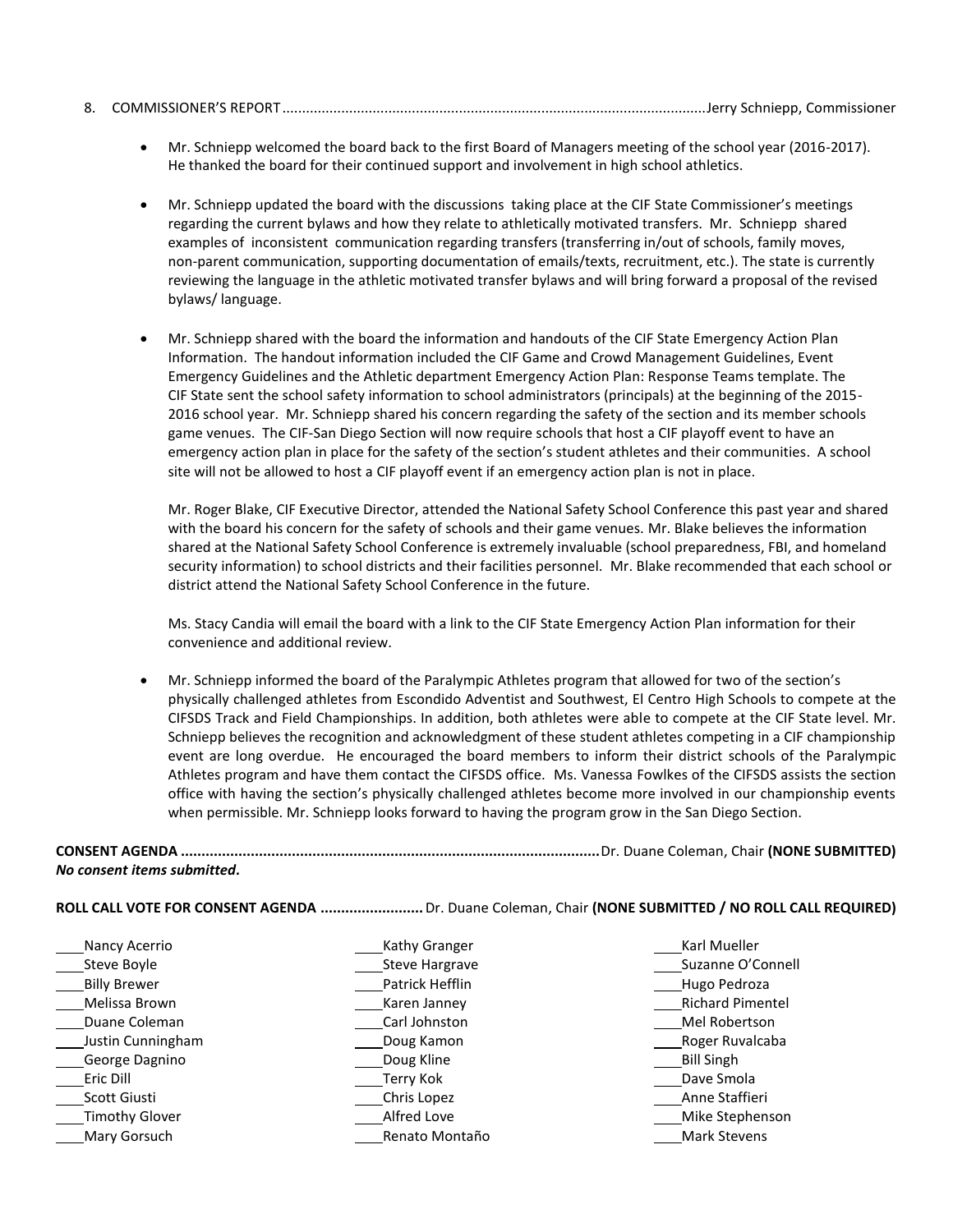|--|--|--|

9. **The State Proposed Bylaw 2402 Nor. California Regional Soccer Championship, Commissioner, Jerry Schniepp** The review and approval of the CIF State Bylaw 2402 Nor. California Regional Soccer Championship.

It was moved by Mr. Mike Stephenson, seconded by Mr. Terry Kok, to approve the CIF State Bylaw 2402 Nor. California Regional Soccer Championship as presented. Motion unanimously carried.

The voting bodies of the Board voted on the above item # 9 as follows:

Ayes**\_ 18\_\_**Noes**\_\_0\_\_** Absent**\_\_14\_\_**Abstain**\_\_0\_\_** Decision: **MOTION CARRIED**

Motion unanimously carried by the voting bodies of the Board.

10. **CIF State Proposal of Regional Water Polo Championship Event, Commissioner, Jerry Schniepp** The review and approval of the CIF Regional Water Polo Championship Event.

It was moved by Ms. Kathy Granger, seconded by Mr. Steve Boyle, to approve the CIF Regional Water Polo Championship Event as presented. Motion unanimously carried.

The voting bodies of the Board voted on the above item # 10 as follows:

Ayes**\_ 18\_\_**Noes**\_\_0\_\_** Absent**\_\_14\_\_**Abstain**\_\_0\_\_** Decision: **MOTION CARRIED**

Motion unanimously carried by the voting bodies of the Board.

| No first read/action items were submitted. |  |
|--------------------------------------------|--|

**FIRST READINGS ............................................................................................................................................................(ITEMS 11-12)**

11. **CIFSDS Master Calendar 2017-2018, Assistant Commissioner, John Labeta** The proposal of the CIFSDS Master Calendar, 2017-2018.

This item was presented for first read and will be resubmitted for board action on January 25, 2017.

12. **State CIF Revision of Article 150 – Baseball; New Bylaw 1501, Commissioner, Jerry Schniepp** The proposal of the State CIF Revision of Article 150 – Baseball; New Bylaw 1501.

This item was presented for first read and will be resubmitted for board action on January 25, 2017.

**INFORMATION ITEMS...................................................................................................................................................(ITEMS 13-17)**

13. Coaches Training Initiative Update, Commissioner, Jerry Schniepp

Mr. Schniepp informed the board of the section's coaches initiative. Mr. Schniepp believes the section and their member schools need to do a better job with assisting and preparing coaches. The Commissioner believes plenty is being asked of walk-on coaches (70% of coaches are walk-ons) regarding school district clearance, online coaches training, and certificates, etc. Most walk-on coaches are not educators and have not been given the proper training. The CIFSDS has partnered with iconic, retired mentor coaches, Mr. John Carroll of Oceanside High School (football) and Mr. Randy Burgess of Coronado High School (water polo), to assist the section and its member schools in educating and training section coaches. The CIFSDS had a water polo coaches training with Mr. Randy Burgess that took place on August 16, 5:00 p.m., at the San Diego Hall of Champions. A football coaches training is being looked into with the possibility of having Mr. John Carroll go to school site(s) and do hands-on training with school coaching staffs during a practice, etc. Mr. Schniepp shared that he would be meeting with the National Football League regarding a new initiative the NFL has for training our youth coaches. The CIFSDS will look at utilizing the NFL and this avenue of training to better assist and educate our section coaches.